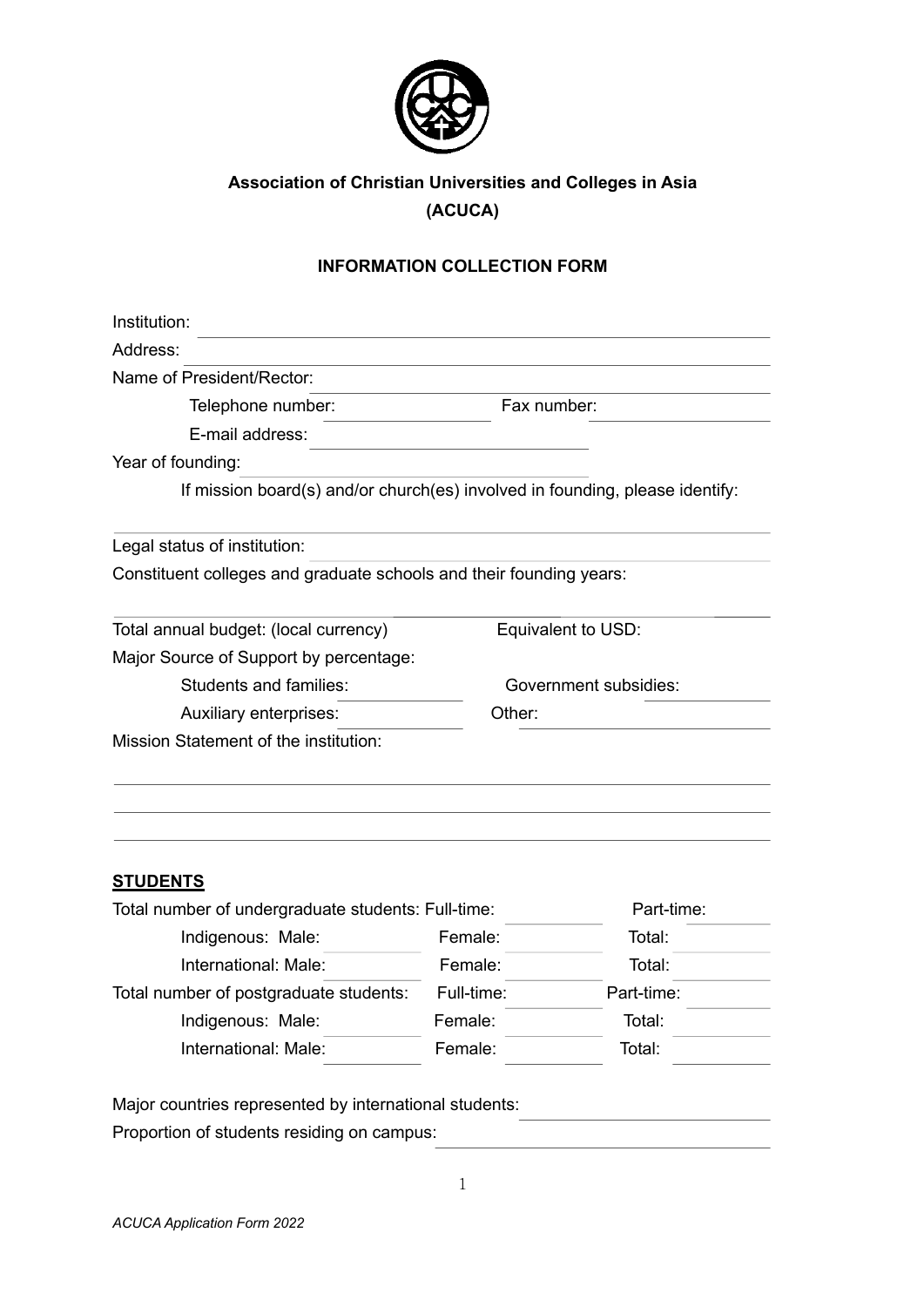# **STAFF**

Total number of academic staff:

| Indigenous: Full-time:    | Part-time: | Total: |  |
|---------------------------|------------|--------|--|
| International: Full-time: | Part-time: | Total: |  |

Information concerning full-time academic staff (insert numbers):

| <b>Earned Degrees</b> | Indigenous | <b>International</b> |
|-----------------------|------------|----------------------|
| Doctorate             |            |                      |
| Master                |            |                      |
| <b>Bachelor</b>       |            |                      |

Major countries represented by international staff:

Proportion of full-time residing on campus: Total number of administrative staff: \_\_\_\_\_\_\_\_\_\_\_ Total number of computing staff: Total number of technical staff: Total number of library staff:

#### **COURSES**

Total number of undergraduate programs:

(Please list titles of both full-time and part-time undergraduate programs on a separate sheet.)

Total number of Postgraduate programs: (Please list titles of both full-time and part-time postgraduate programs on a separate sheet.)

Proportion of regular courses taught in medium of English (excluding English language courses): Undergraduate level: Postgraduate level:

Major fields of disciplines in which the courses in English are offered:

Faculties/Schools: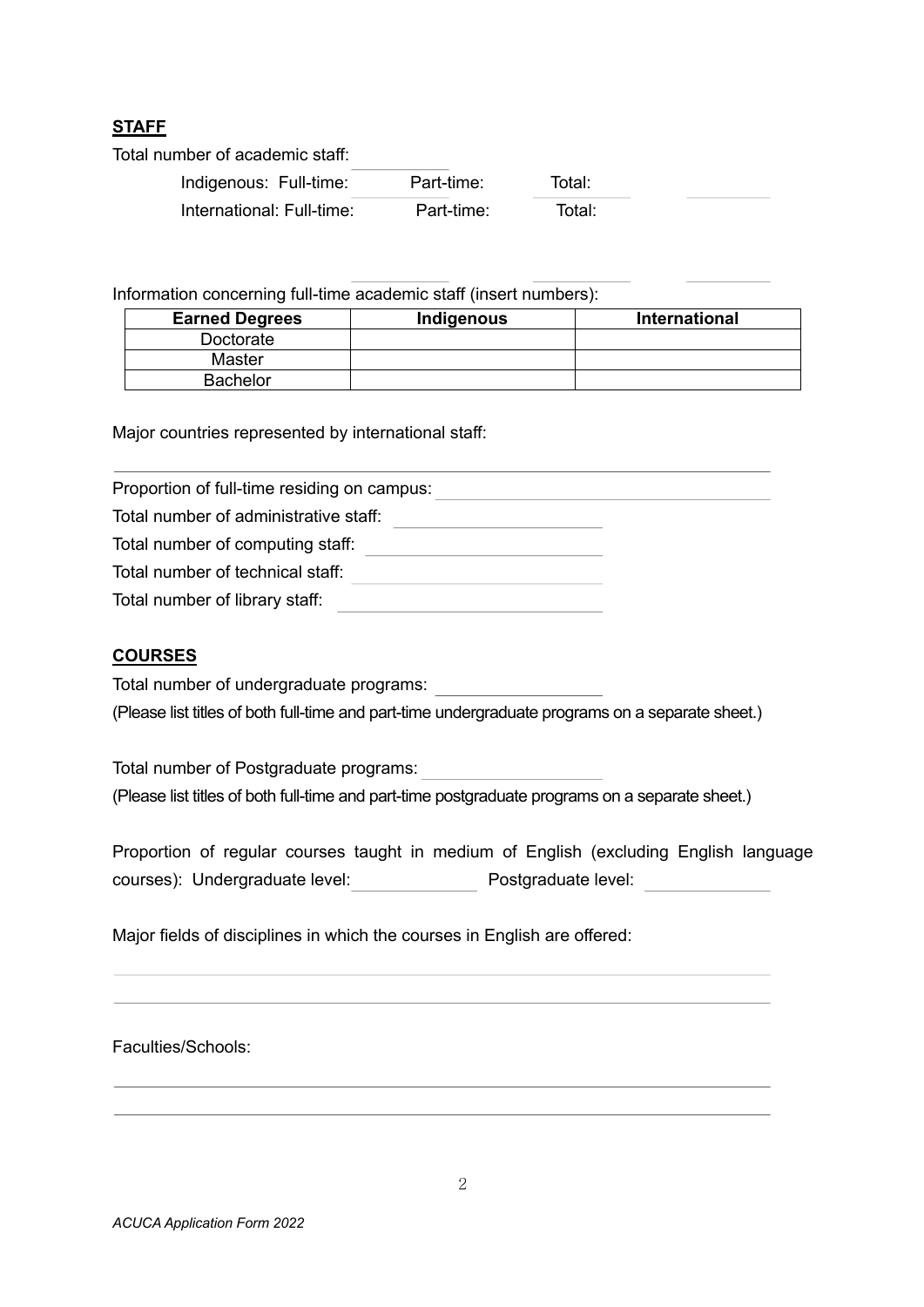Research Institutes:

Centers:

### **LIBRARY**

Total number of libraries on campus:

Information concerning volumes and journals by major languages:

| <b>Indigenous Language</b> | <b>Books</b> | <b>Journals</b> |
|----------------------------|--------------|-----------------|
| Chinese                    |              |                 |
| English                    |              |                 |
| French                     |              |                 |
| German                     |              |                 |
| Japanese                   |              |                 |
| Korean                     |              |                 |
| Spanish                    |              |                 |
| Others(please specify)     |              |                 |
| Total number               |              |                 |

Regular publications by academic field:

### **COMPUTING FACILITIES**

Total number of personal computers:

Other computing facilities:

**OTHER FACILITIES** (e.g. sports and recreation facilities, accommodation)